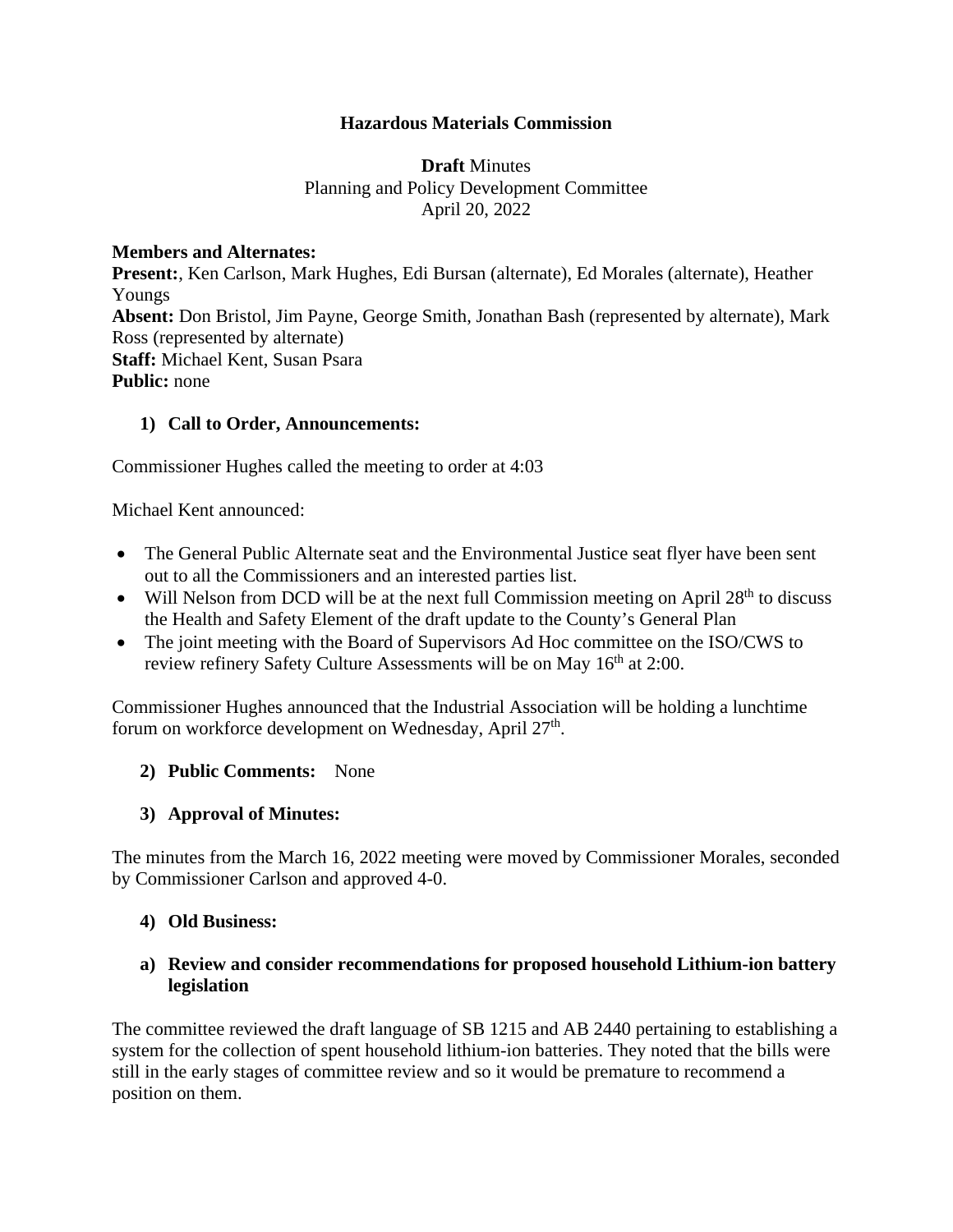They directed staff to put the items back on the agenda for the following meeting to see how the legislation is progressing through the legislative process.

#### **b) Review and consider recommendations for proposed PFAS legislation**

The committee reviewed the text of AB 2247, AB 1817 and AB 2771. They noted that the threshold definition for regulated PFAS in in AB 2771 pertaining to PFAS in cosmetics had changed to be defined as any intentionally added PFAS, while the other two bill defined PFA as any intentionally added PFAS or any PFAS above the level of quantification.

The committee noted that the bills were still in the early stages of committee review and so it would be premature to recommend a position on them. They directed staff to put them on the agenda for the next meeting, and in the meantime, to research what the definition of regulated PFAS was in the recently passed bill banning PFAS in textiles, and why the definition in AB 2247 and AB 1817 hadn't been changed similar to how it had been changed in AB 2771.

#### **5) New Business:**

#### **a) Review and consider recommendations for the hazardous materials-related sections of the draft update for Contra Costa General Plan Health and Safety Element**

The committee reviewed the recommendations made by the Commission to the Board of Supervisors on the draft update of the General Plan on February 1 and March 1 of 2021 and compared these recommendations to the language in the hazardous materials-related sections of the proposed update to the Health and Safety Element.

The committee came up with the following comments: (original comment, followed by relevant sections of the H&S element, followed by **Committee's reaction to the relevant sections**)

#### From the 2/1/21 letter to the Board

- 1. Proposed Amendment to Goal K, Policy 1 Discourage construction of new large-scale facilities that treat, store or dispose of hazardous waste from other sources that negatively impact Disadvantaged Communities.
- · HS-P9.10 Oppose construction of new large-scale hazardous waste facilities

### **Need to define hazardous waste facilities (HWF)**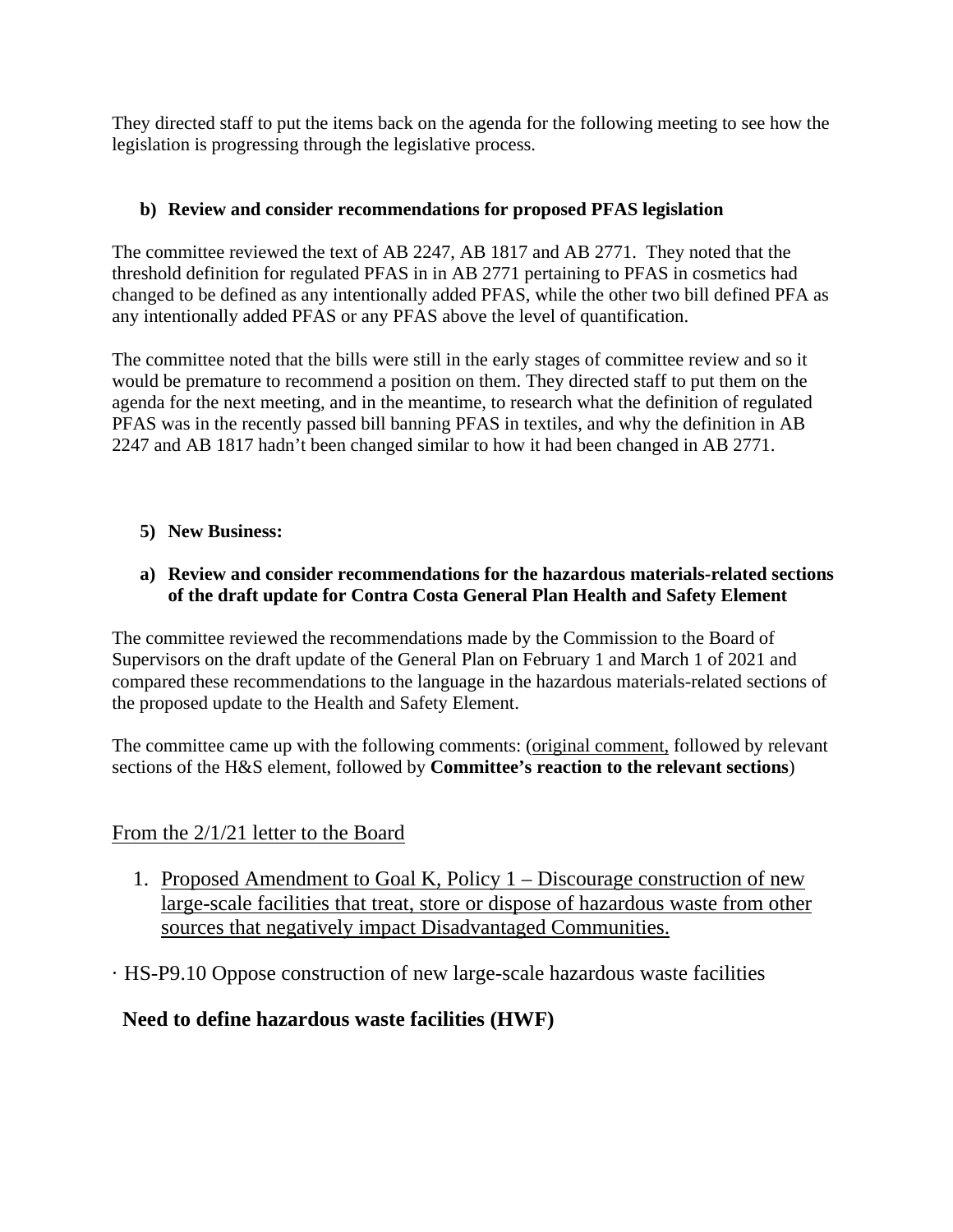2. Proposed Amendment to Goal K, Policy 2 – Advocate for and coordinate with local and regional agencies in efforts to and remediate or treat contaminated surface water, groundwater, or soils, at brownfields or active remedial sites in or affecting disadvantaged communities, and in efforts to communicate with and educate the public about these sites, and to support the public's ability to advocate their concerns about these sites.

· HS-P10.1 - Coordinate with local and regional agencies in efforts to remediate or treat contaminated surface water, groundwater, and soils in or affecting Impacted Communities. (7-116)

· HS-A10.2 - In collaboration with local environmental justice organizations, update the County's Brownfields and Contaminated Sites Cleanup Policy and prioritize implementation of clean-up efforts in Impacted Communities. (7-116)

# **Not aware of the County having a Brownfields and Contaminated Sites Cleanup policy**

3. Proposed new Action Item for Goal K - Improve and expand the ease of access to information about, and the status of, contaminated sites in Contra Costa County.

· HS-A10.1 - Support public access to the inventory of contaminated sites published by the DTSC and California State Water Resources Control Board by posting links to this information on the County's website. (7-cd)

**Ok** 

4. Proposed new Policy for Goal F - The County should encourage that the safest transportation method be employed for hazardous materials and hazardous wastes transported in Contra Costa County, taking into consideration the potential impacts of Sea Level Rise, and should particularly encourage reducing the transportation of hazardous materials and hazardous wastes in Disadvantaged Communities.

· HS -P9.7 Encourage transport of hazardous materials via the safest available method for each material, avoiding populated areas and areas subject to sea-level rise whenever possible. (10-82)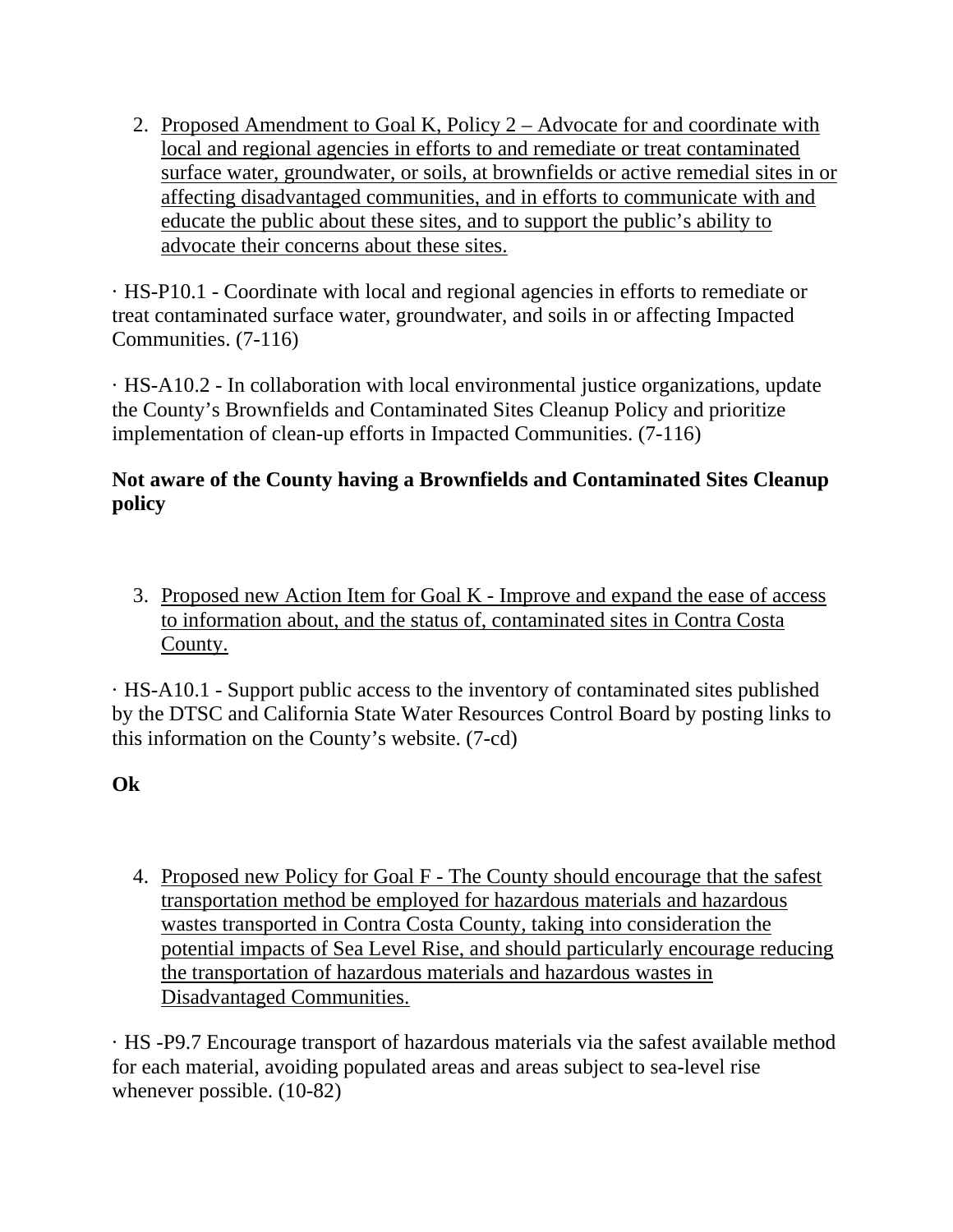## **Doesn't specifically mention Impacted Communities**

· HS-P9.8 Prioritize implementation of safety projects in hazardous material transportation corridors to address high-risk scenarios, including the effects of sealevel rise on rail transportation.

### **Doesn't specifically mention Impacted Communities**

· HS-P9.12 Require design and operation of new or expanded hazardous waste facilities to adhere to the following criteria:

o (a) Minimize risk to the surrounding area in the case of a DRAFT hazardous waste accident or spill. 9-18 Contra Costa County General Plan 2040 – Health and Safety Element – DRAFT Goals, Policies, and Actions (April 2022)

o (b) Ensure migration of waste will not occur near rivers, streams, creeks, lakes, or other bodies of water or environmentally sensitive resources by incorporating buffers as appropriate and/or using engineered structural design features (e.g., spill containment and monitoring devices).

o (c) Avoid known or suspected groundwater recharge areas or areas where residential uses rely on wells. If located in such areas, facilities must provide properly engineered spill containment features, inspection measures, and other environmental protection controls.

o (d) In areas with unstable soils, such as steep slopes and areas subject to liquefaction or subsidence, ensure structural stability through engineered design features.

o (e) *Use access roads leading to major transportation routes that: • Do not traverse residential neighborhoods; • Minimize, buffer, or employ physical barriers to residential frontages; and • Demonstrate road network safety through road design, construction, accident rates, and traffic flow.*

o (f) Minimize noise impacts on the surrounding area. (7-105, 7-108, 7-109, 7-110, 7- 112, 7-113, 7-118, 7-121)

**Need to define Hazardous Waste Facility, doesn't specifically mention Impacted Communities, too generic.**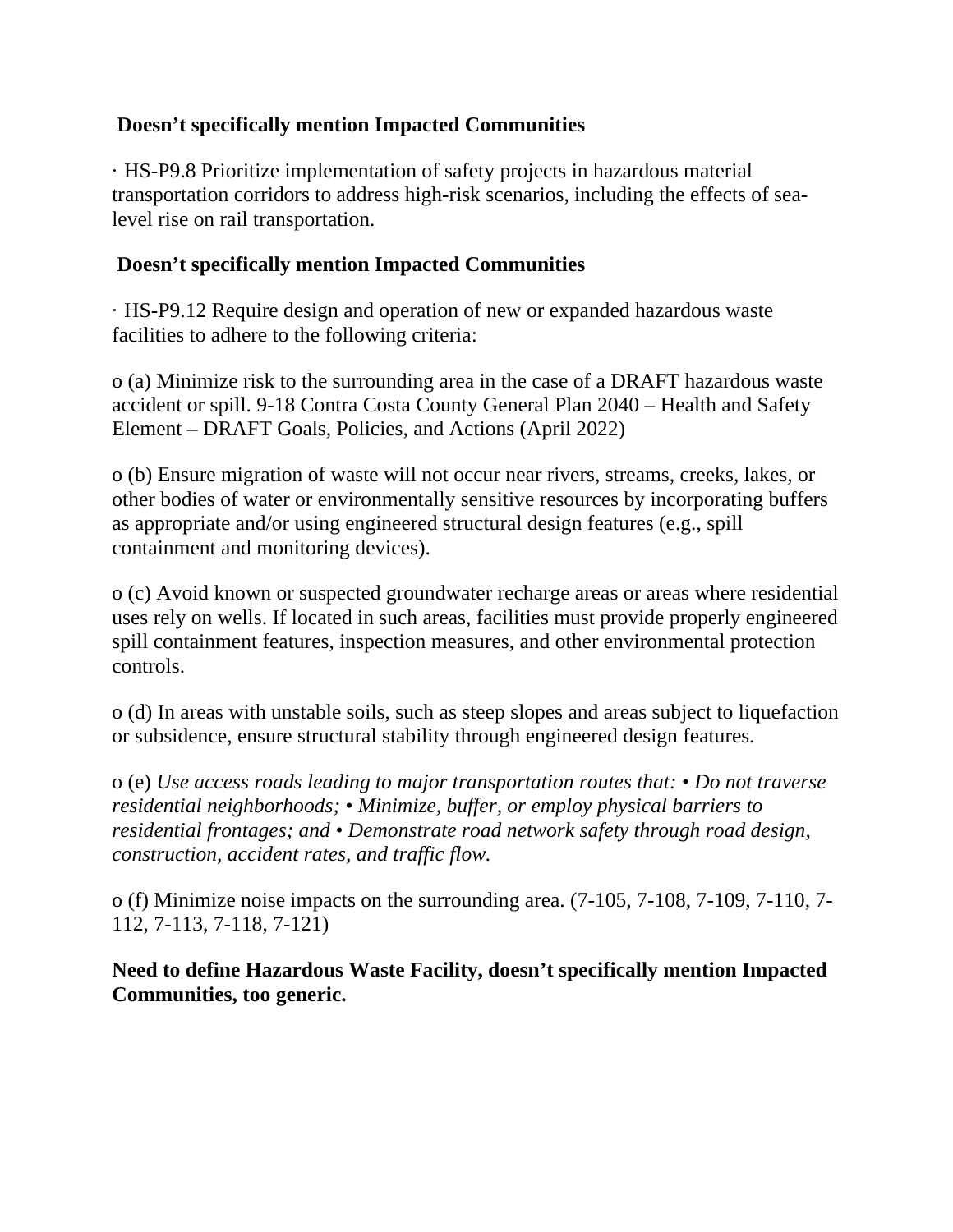5. Proposed new Action Item for Goal F - The County should consider the findings from the Adapting to Rising Tides studies for Contra Costa County prepared by the Bay Conservation and Development Commission, the 2019 Hazardous Materials Commodity Flow study prepared for the Hazardous Materials Programs, the Adaptation Atlas from SFEI and SPUR, and any new information as it becomes available, in future planning and transportation improvements, and in Sea Level Rise and flooding mitigation measures, specifically in areas already having risks, or found to have potential future risks, from Sea Level Rise and flooding.

· HS-P9.6 - Require facilities that manage hazardous materials or hazardous waste in stationary or fixed storage tanks and that are in areas at risk from sea-level rise and flooding to conduct sea-level rise studies to determine the risk of hazardous materials release from rising water levels. Require these facilities to incorporate best management practices, to reduce the risk of release

### **ok**

· HS-A5.4 - Amend the Floodplain Management Ordinance to address hazardous material storage.

### **Does the FMO already address SLR?**

· HS-P6.4 - Require new industrial development in areas subject to sea level rise and tsunami inundation to provide plans for prevention and remediation of any contaminant releases, along with bonds that guarantee remediation plans are implemented. Remediation should meet standards that protect people and the environment in the event of future permanent inundation

### **ok**

· HS – A6.1 - Coordinate with ABAG, Bay Conservation and Development Commission, Delta Stewardship Council, BayAdapt, cities, utilities, affected agencies, property owners, community groups, residents, and other entities to create a publicprivate partnership to develop, fund, and implement relevant, regionally coordinated sea-level rise adaptation measures through programs like Resilient by Design that leverage the results of Adapting to Rising Tides and other studies and programs. (SB 379)

**ok**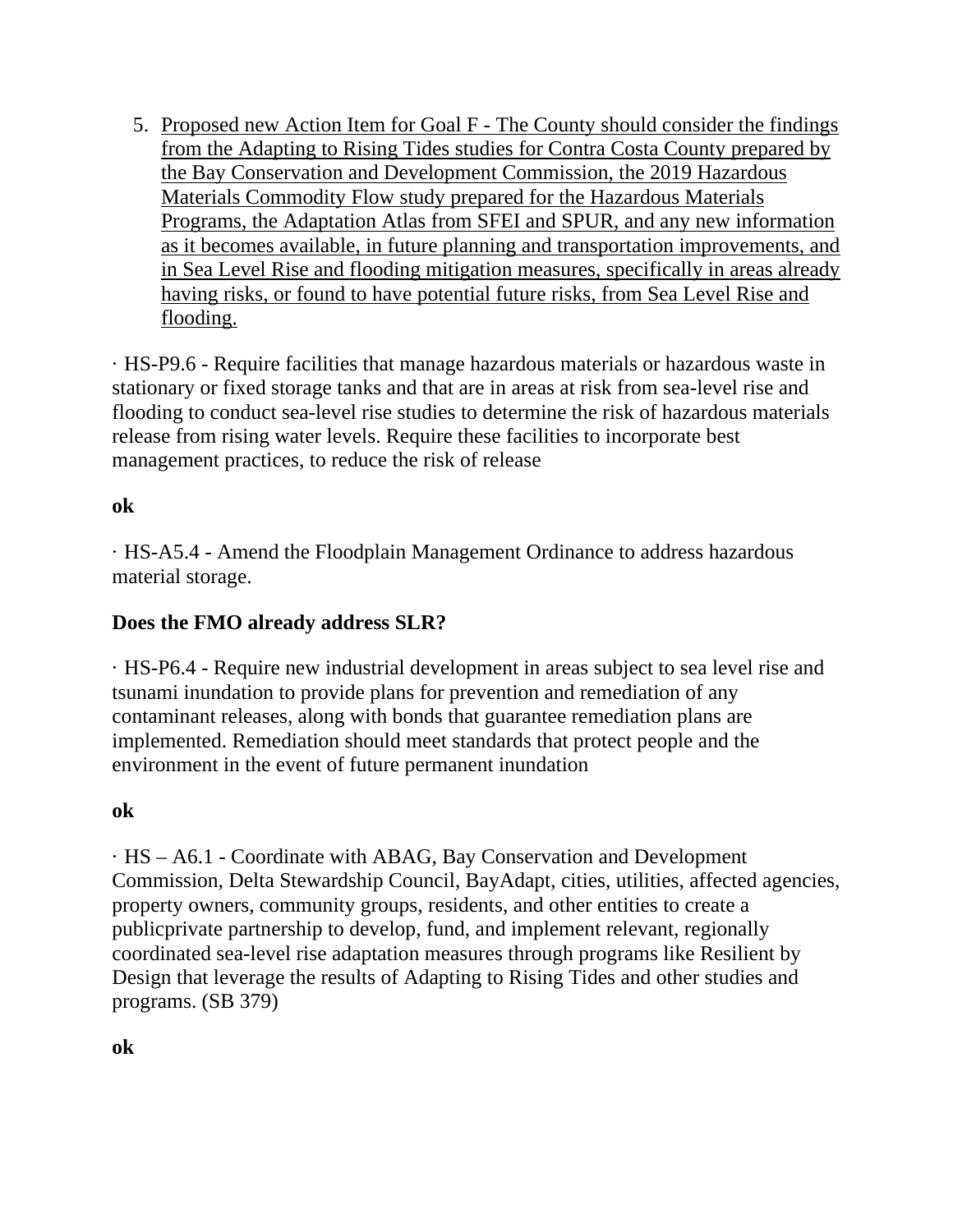6. Proposed new Policy for Goal K - The County should have established setbacks for projects handling hazardous materials from healthcare facilities, schools, residences, senior and childcare facilities and other sensitive receptors, and should have established setbacks for proposed new sensitive receptors from industrial facilities and other projects using hazardous materials.

· HS-P9.13 - Require hazardous waste facilities to prepare a cumulative risk assessment that analyzes, characterizes, and quantifies the combined risks to human health and the environment from the facility, in combination with other off-site hazardous materials risks. The assessment shall consider risks in the absence of actions to control or mitigate a potential release and determine whether buffers or other mitigation is necessary to protect residential uses, immobile populations (e.g., schools, hospitals, behavioral health facilities, convalescent homes, and prisons), other places where people gather, environmentally sensitive resources, and other sensitive areas from adverse emissions or contamination. Require that project applicants fund the needed technical review for the assessment. (7-114, 7-115, 7- 117, 7-119, 7-129, 7-134)

## **Need to define HWF, determines buffers based on a case-by-case risk assessment done by the facility rather than criteria established by the County**

- 7. Proposed new Action Item for Goal K The County should establish criteria for developing setbacks, or mitigation measures in lieu of setbacks, for projects involving hazardous materials being proposed near sensitive receptors, or for sensitive receptors projects being proposed near facilities using hazardous materials.
- · HS-P9.11 Prohibit hazardous waste facilities in the following areas:
- o (a) Watersheds of an existing or planned drinking water reservoir;
- o (b) Ecologically significant resource areas;
- o (c) *Within 200 feet of an active or potentially active fault;*
- o (d) Within a 100-year floodplain;
- o (e) Within 100 feet of a sensitive receptor; or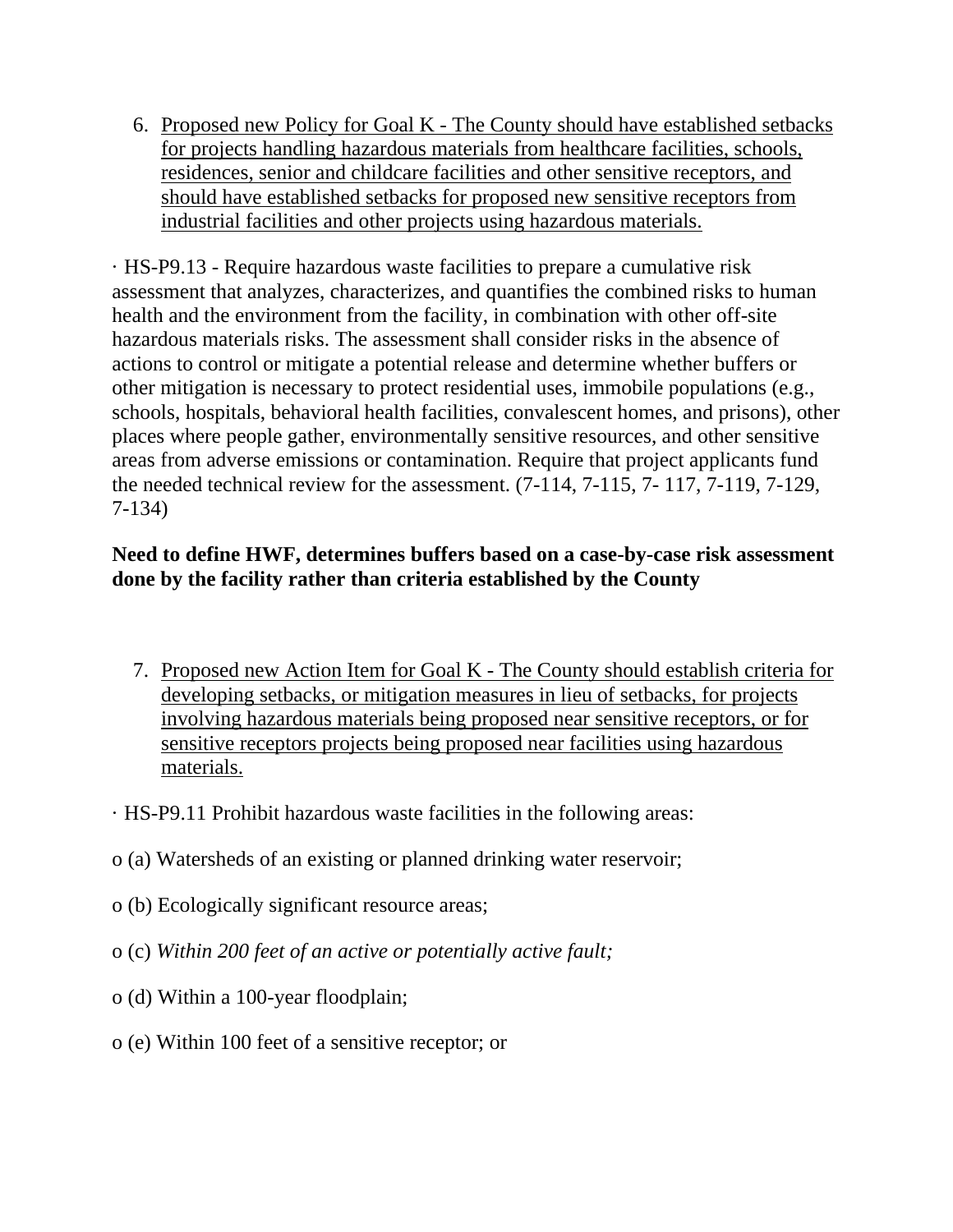o (f) Areas that would result in a concentration of similar facilities. (7-104, 7-106, 7- 111, 7-113, 7-123, 7-125, 7-127, 7-128, 7-129, 7-131)

### **Need to define hazardous waste facilities and sensitive receptor**

· HS-P10.3 - Consider the inventory of contaminated sites published by the DTSC and California State Water Resources Control Board when reviewing development projects in the vicinity of contaminated sites. (7-cd)

## *Consider* **is very vague**

- 8. Proposed new Policy for Goal K The County should only allow the development of former contaminated sites intended for use by a sensitive receptor if the deed restrictions for the site are compatible with sensitive receptor use.
- 9. Proposed new Policy for Goal K The County should not allow new development of a former contaminated site certified as cleaned-up unless any deficiencies found after the most recent 5-year review of that site have been corrected or if any other deficiencies of their compliance plan have been identified.
- 10. Proposed new Policy for Goal K The County should not allow development of any former contaminated site, previously certified as cleaned-up, in violation of any existing land use covenants or deed restrictions or imposed on that site by either the California Department of Toxic Substances Control or a Regional Water Quality Control Board.

· P 10.2 Prohibit development of contaminated sites unless any deficiencies found after the most recent five-year review of the site have been corrected or if the site has been remediated pursuant to the County's Brownfields and Contaminated Sites Cleanup Policy since the last review, and the site is otherwise not in violation of any land use covenants or deed restrictions imposed by the Department of Toxic Substances Control (DTSC) or Regional Water Quality Control Board.

## **Not aware of a County clean-up policy and the County is part of the jurisdiction of two Regional Boards.**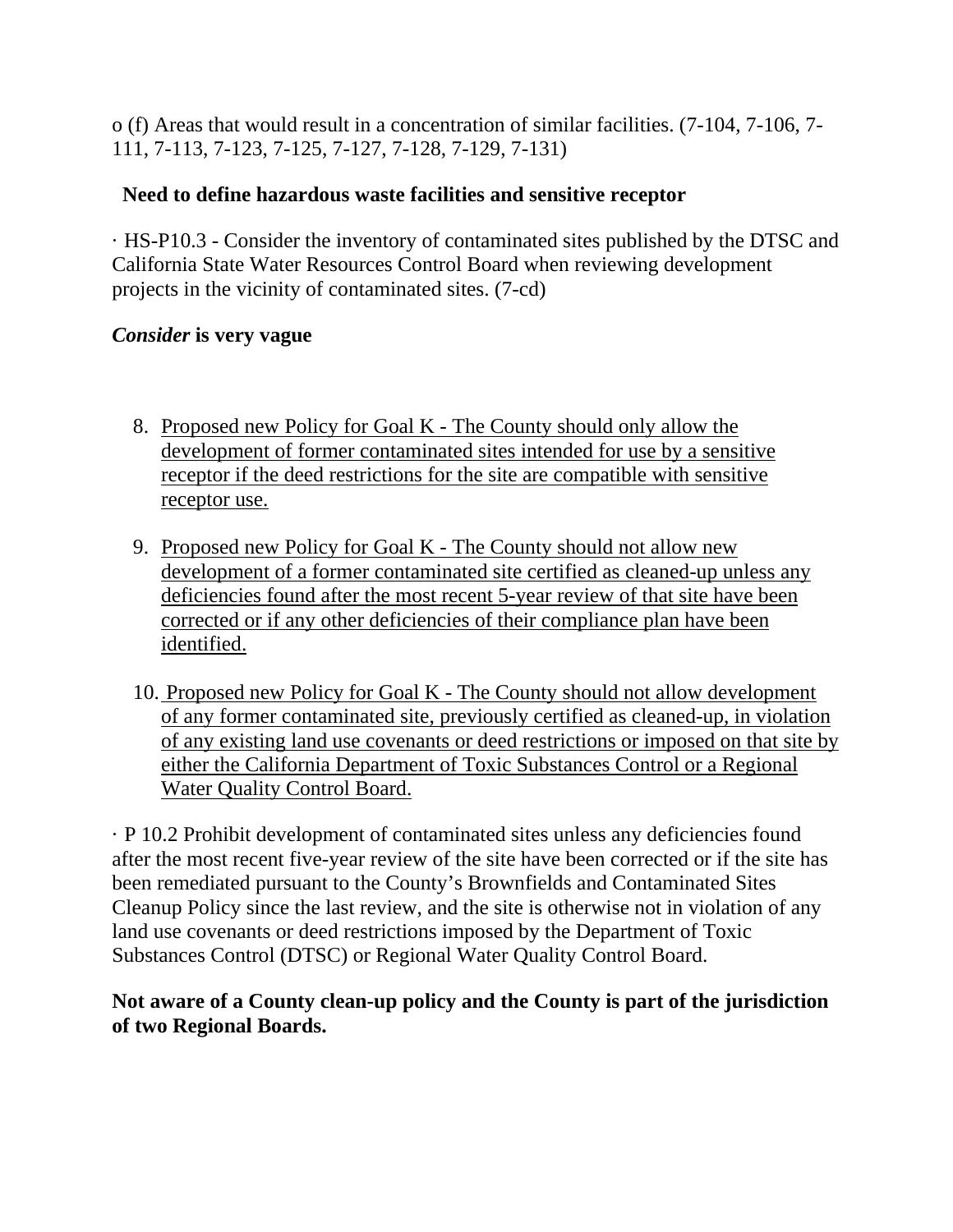11. Proposed New Policy for Goal K - Staff of the Hazardous Materials Program should be trained on environmental justice topics to increase their ability to recognize potential environmental justice or implicit bias issues.

#### **No relevant policy or action**

12.Proposed New Action item for Goal K - Develop department-wide procedures and training for reporting observed environmental justice issues, and address issues pertinent to the Hazardous Materials Programs.

#### **No relevant policy or action**

13.Proposed New Policy for Goal K - The Hazardous Materials Program should engage with the Contra Costa County Department of Conservation and Development (DCD) regarding hazardous materials and waste considerations during the planning of new business operations in the County. The Hazardous Materials Program should engage with DCD in their efforts to solicit input at an early stage from disadvantaged communities on proposed projects involving hazardous materials and waste that may create a disproportionate impact on the community.

· HS-P9.3 Ensure Hazardous Materials Program staff have an opportunity to review and comment on development applications for projects involving use of hazardous materials or waste.

### **Thinks collaboration should be required**

14.Proposed New Action Item for Goal K - Establish a comprehensive outreach strategy to provide hazardous material program policy information to disadvantaged communities, including considerations related to hazardous materials and hazardous waste storage, permitting, and inspections, environmental monitoring, hazardous materials incident response, industrial safety ordinance and pollution prevention. Identify and leverage established community and industry groups and other synergistic agency programs to disperse outreach and education materials.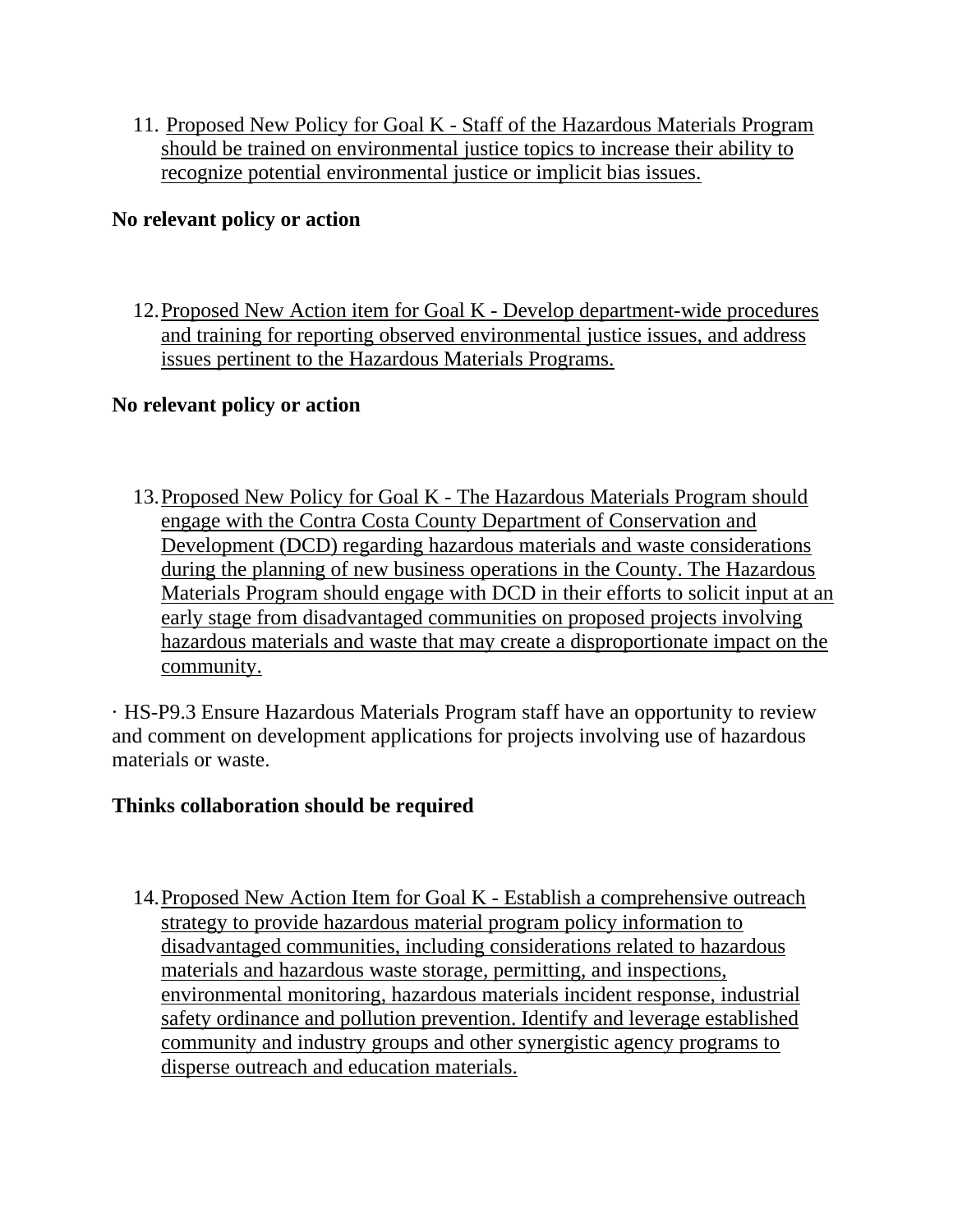· SC-A11.5 Review County procedures for collecting and disseminating data related to community health, safety, and economic vitality and study the feasibility of making additional data available to the public through accessible online tools.

## **This does not meet the intent of the action that was proposed. Review and study is not the same as establish**

15.Proposed New Action Item for Goal K - Identify and designate a communications liaison to ensure that hazardous materials and waste topics are presented to disadvantaged communities in a manner that is easily and clearly comprehensible.

· SC-A11.1 Designate County staff in various departments to be liaisons to each Impacted Community.

## **This seems too general**

· HS-P9.9 Require applicants for projects in Impacted Communities that involve hazardous materials or hazardous waste to provide clear information in plain language about the hazards faced by nearby residents from the project. Review and verify this information, make it available to nearby residents, and encourage project applicants to host at least one community meeting to discuss potential hazards.

# **Who is doing the review and verifying? Relies on applicant to provide information and to decide whether to have community meetings.**

16.Proposed New Action Item for Goal K - To the extent possible, invite community representatives to observe 'hands-on' emergency drills to increase public awareness of emergency response capabilities and understand protective actions the public may be required to take should a hazardous materials incident occur in their community (shelter-in-place and evacuation procedures). Ensure representatives from all populations, including disadvantaged communities, have the opportunity to observe drills, including the availability of language translation services.

### **No relevant policy or action**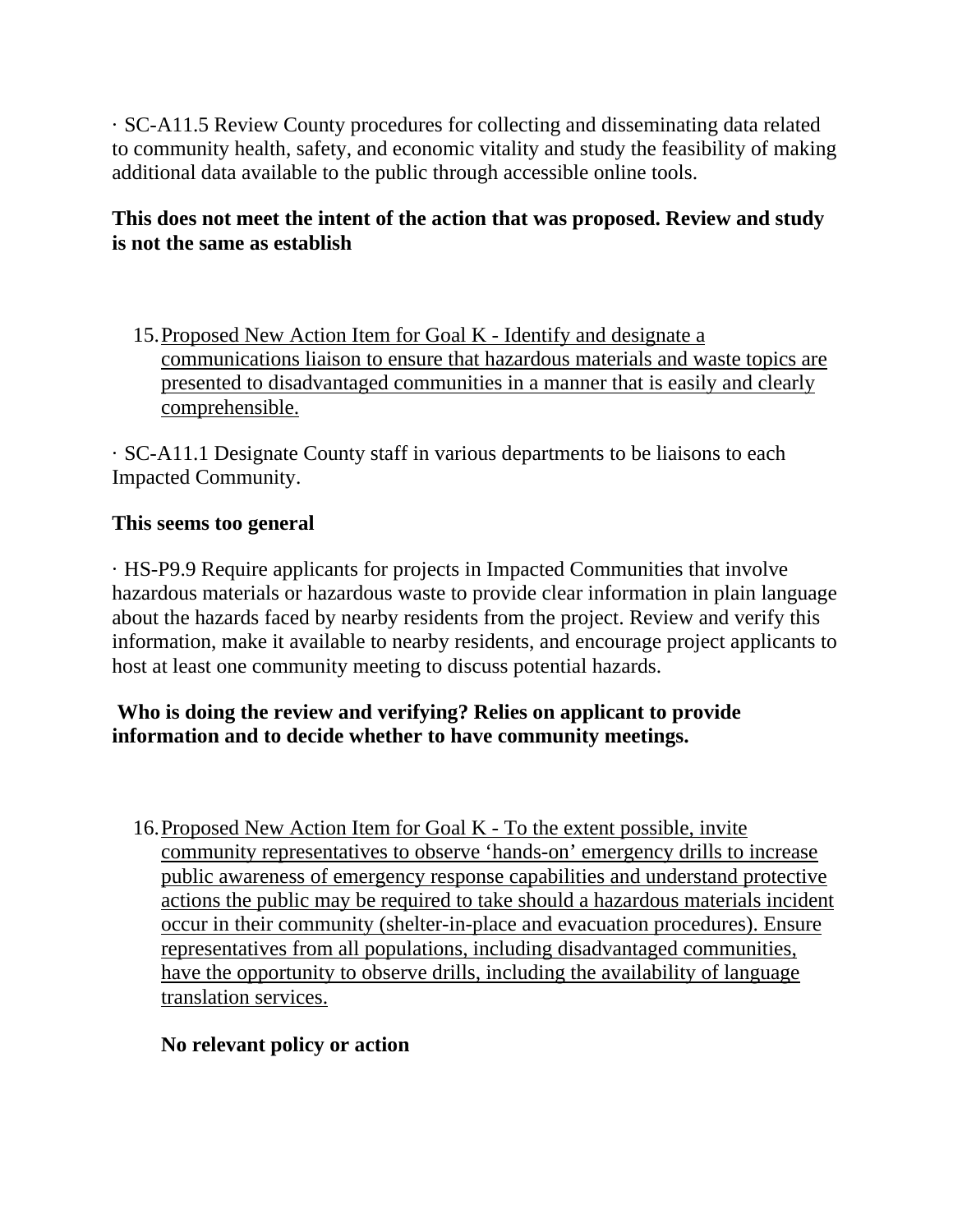### From the  $3/1/21$  letter to the Board

17.Proposed new Policy for Goal C – Ensure residents of dwellings potentially impacted by air quality hazards, including but not limited to chemical fires or releases, that may need to shelter-in-place as determined by the County Health Officer, are able to do so safely, with appropriate air exchange rates and protection from heat.

· HS-P12.6 - In areas susceptible to industrial accidents, support residents' ability to safely shelter-in-place, with appropriate air exchange rates and protection from contaminants. (10-j)

**Ok** 

18.Proposed new Policy for Goal C – Ensure an adequate level of continued public education to make sure all residents are provided adequate education about less toxic alternatives to household hazardous products, including pesticides, and education about the safe handling, storage and disposal of Household Hazardous Waste, including pharmaceuticals. Ensure there are adequate options for HHW disposal for all residents, including those that don't drive.

· HS-P9.15 - Encourage and facilitate establishment of adequate sites for the collection of household hazardous waste (HHW), unused pharmaceuticals, and universal wastes, including provisions for residents that don't own cars or are physically unable to deliver materials to a collection site.

· HS-A9.1 - Provide information to county residents about less toxic alternatives to household products containing universal wastes and the safe handling, storage, and disposal of such products, including pharmaceuticals.

### **They would like to know if the County can do more than just encourage and facilitate**

19.Proposed new policy for Goal J - Provide annual education to ensure residents likely to be impacted by a hazardous material release or fire know what to do when a shelter-in-place is ordered. Such education shall be culturally and linguistically appropriate, and adequate for people with access or functional needs, to new and existing residents using multi-media approaches.